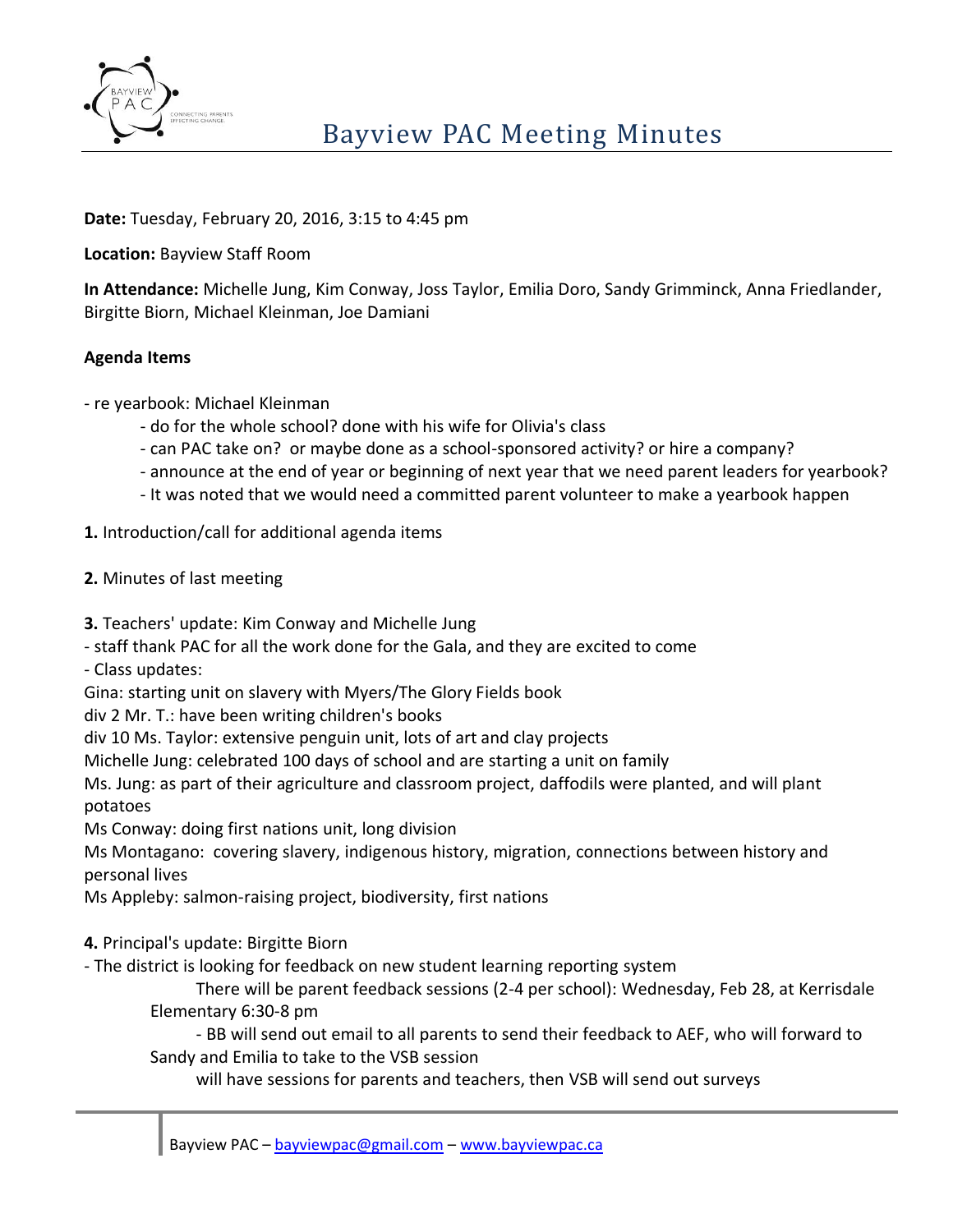

- some parents mention that the four levels of learning don't mean anything to them; others find the four levels not too different, but liked emphasis on learning process

- Thanks for the staff luncheon

- **Collaborative inquiry:** VSB asks schools to submit ideas around collaborative inquiry groups (e.g., social emotional learning, or new reporting); teachers submit proposal, then district provides release time to meet about these. But this year there are not enough substitute (toc) teachers, so this year it's a different system: submit proposals, then each person in group receives \$200 toward materials for the inquiry/program, then also \$25/\$50 to each for childcare, transportation. Each staff member can be on a maximum of 2 inquiry groups. Bayview just got approval for 4 inquiry groups, and all faculty is involved in one or two: first nations; social-emotional learning; exploring cross-curricular learning (i.e., project-based learning); reporting system.

- Birgitte just came from a **seismic meeting**

- staff went up to Queen Elizabeth portables (not yet to annex); 14 rooms; look fine, but need some work because not used for a couple of years; not enough space, so we will also use the annex

- meeting was with all the principals and directors involved in the swing site: QE principal and annex VP; Jules Quesnel principal; prev principal of G Gordon; Magdalena (principal of QE during Gordon's time there); Kent from the seismic offic; Director of instruction at QE

- received the "Swing Space: how to make it work" document made after the Gordon experience
- for PAC: It's suggested that all PAC chairs from the schools should meet and go through the doc
- principals will meet before PAC chairs meeting, then meet chairs with principals
- PAC chairs meeting will be sometime in the spring
- Communication is the main thing to keep in mind; questions of sharing of space; JKC
- Yesterday, Birgitte visited L'ecole bilangue (most recent new build) with Kent and Knut and two architects from Francl Architects (Amy and Alvin)

#### **5.** Budget update: Emilia Doro, Joss Taylor

- \$ 37,797.68 in regular acct; 12,380 in gaming acct

- just wrote a cheque for sensory room materials; no classroom reimbursements yet from us (waiting for existing account contents to be spent; May is reimbursing from last year's money); teachers have been told what their allocations are, but PAC will wait to put into accounts until previous money used up

#### **6.** Fundraisers update: Emilia Doro

- Popcorn sales: \$578.45 so far in sales

- Purdy's Easter orders: catalogues went into boxes today, should go home tomorrow; can order online; email will go out shortly; Easter is during spring break, so orders deadline is March 6

- Clothing donation bin: good space on 6th Ave. by the picnic tables concrete area, where field fence is farther inset; Emilia will do paperwork after gala

- Parents' night out (Anna Friedlander)